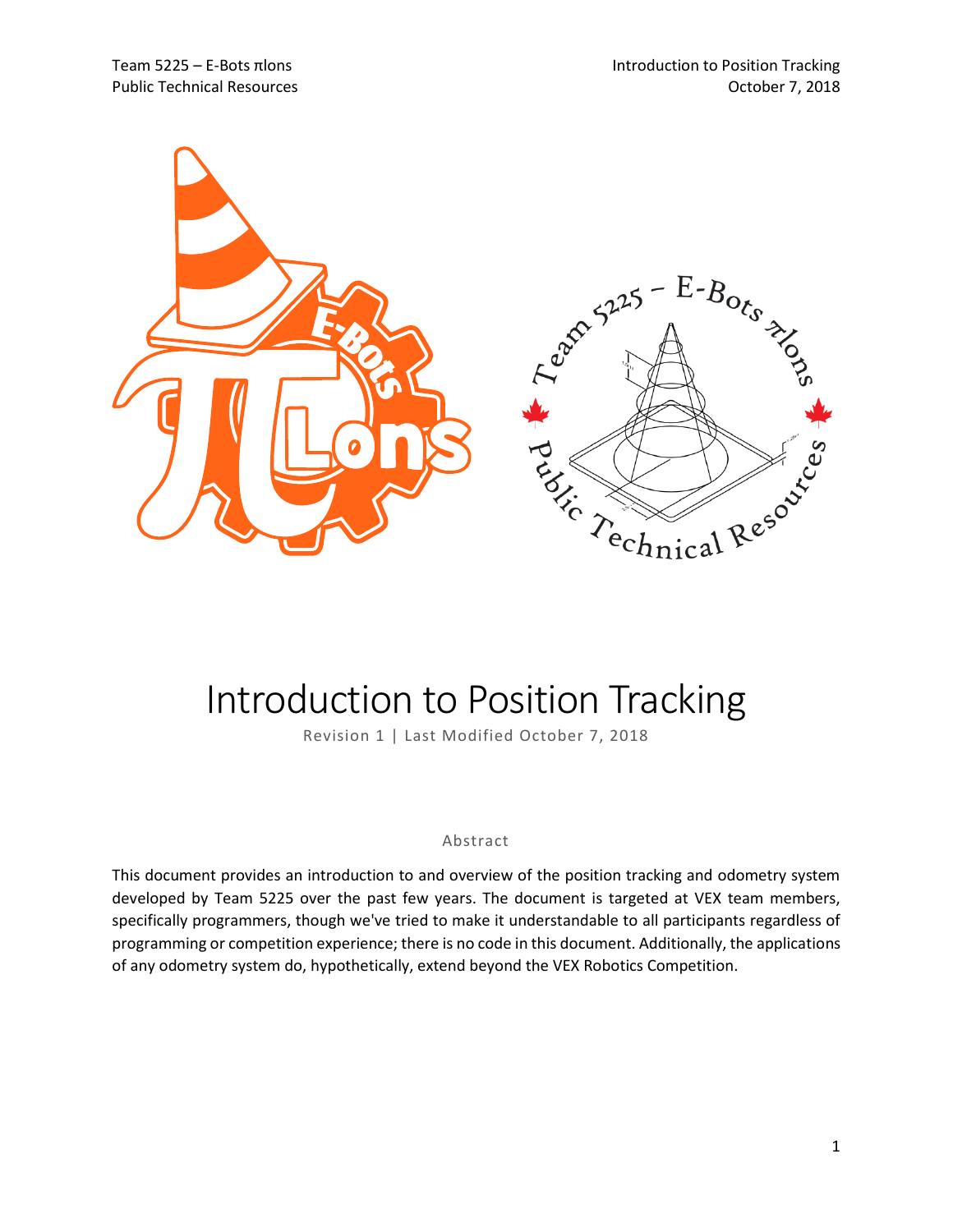# Contents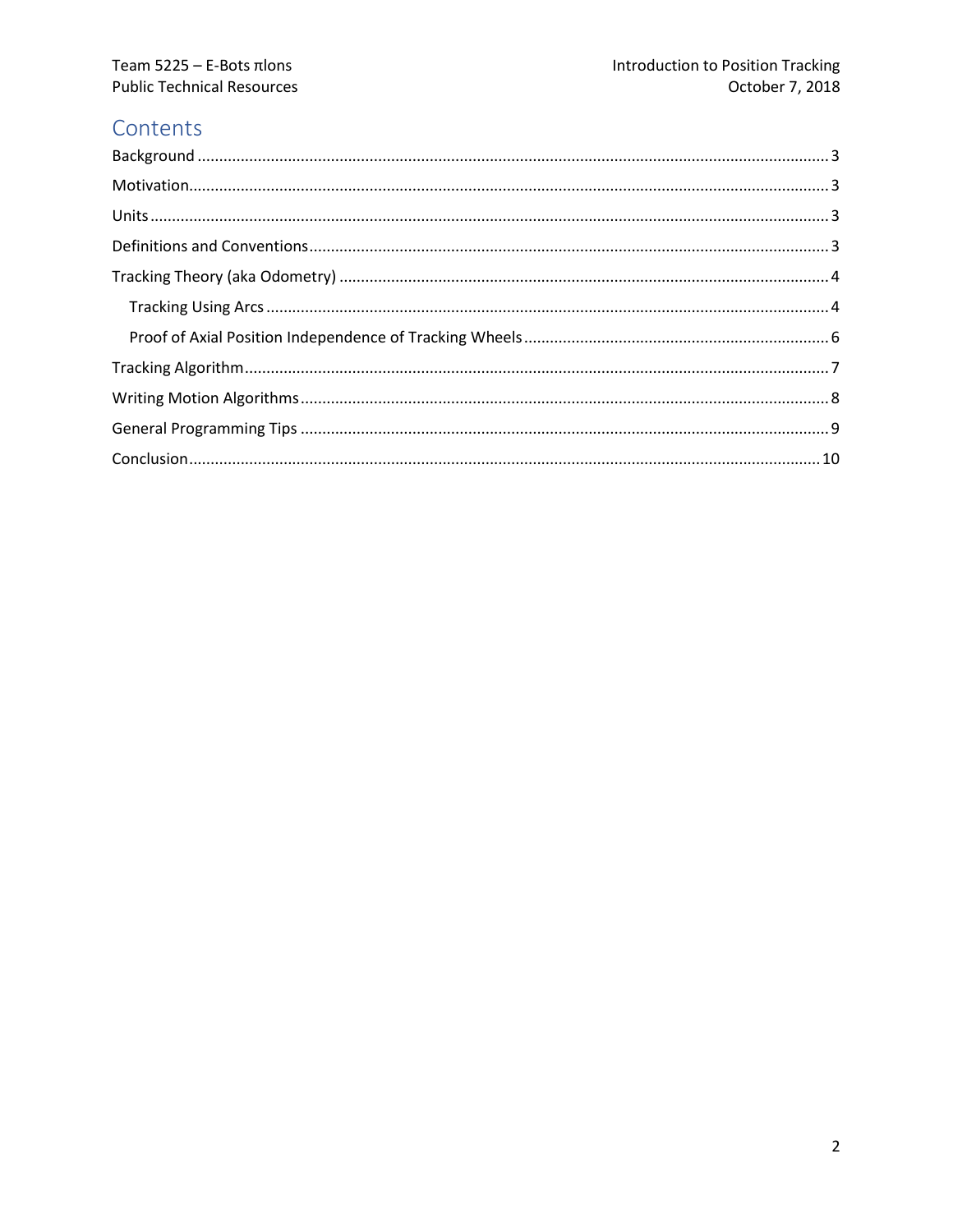# <span id="page-2-0"></span>Background

Readers should be familiar with the following concepts before proceeding with this document:

- Vectors in 2D space
- Cartesian (rectangular) and polar coordinates in 2D space
- Basic 2D kinematics (position, velocity, acceleration, etc.)
- Basic geometry concepts such as right-angle trigonometry, arcs, and chords

## <span id="page-2-1"></span>**Motivation**

The Absolute Positioning System (APS) had been a concept that our programmers had thought about and discussed for a few years, mostly hypothetically. The APS is a system that keeps track of the absolute position (i.e. cartesian coordinates) and orientation of the robot during a game autonomous or programming skills run. After the conclusion of the Nothing but Net season, our programmers decided to start developing it for real. Over the following ~2 years, we went through several iterations of both the tracking algorithm itself (which uses sensors to keep track of position and orientation), and the coupled motion control algorithms (which use the position and orientation information to follow a planned route). Function calls to the motion control algorithms were then used as building blocks for game autonomous and programming skills runs.

After the use of this system played a major role in us becoming the 2018 World Tournament Champions and Robot Skills World Champions, we've had many requests from various other members of the VEX community for information on how our system was made. While we are always tempted to boil it down to "thousands of hours of time and most of our sanity", we also decided to write and release this document as a resource for all.

# <span id="page-2-2"></span>Units

We recommend inches as units for distance (and thus position), as all VEX field measurements are in imperial/customary units. We recommend radians for all angles (at least internally), because they are the native output of the algorithm, and also the native unit for built-in trigonometric functions. Above all, however, it is extremely important to use the same units everywhere (i.e. if you use inches, then everything distance-related is in inches, speed is in inches per second or per millisecond, etc.). Not doing so will require additional unit conversions, which are easy to mess up, and also require more calculations than necessary (this can already push the limits of the Cortex M3).

# <span id="page-2-3"></span>Definitions and Conventions

In this document, we use a column notation for vectors (it looks like a 2x1 matrix); for example, a vector with x-value  $a$  and y-value  $b$  would be written as:

> $\int_{b}^{a}$  $\boldsymbol{b}$  $\vert$  (1)

The following variables are used in this document to represent physical parameters and other known values:

- $\bullet$  s<sub>L</sub> is the left-right distance from the tracking center to the left tracking wheel
- $s_R$  is the left-right distance from the tracking center to the right tracking wheel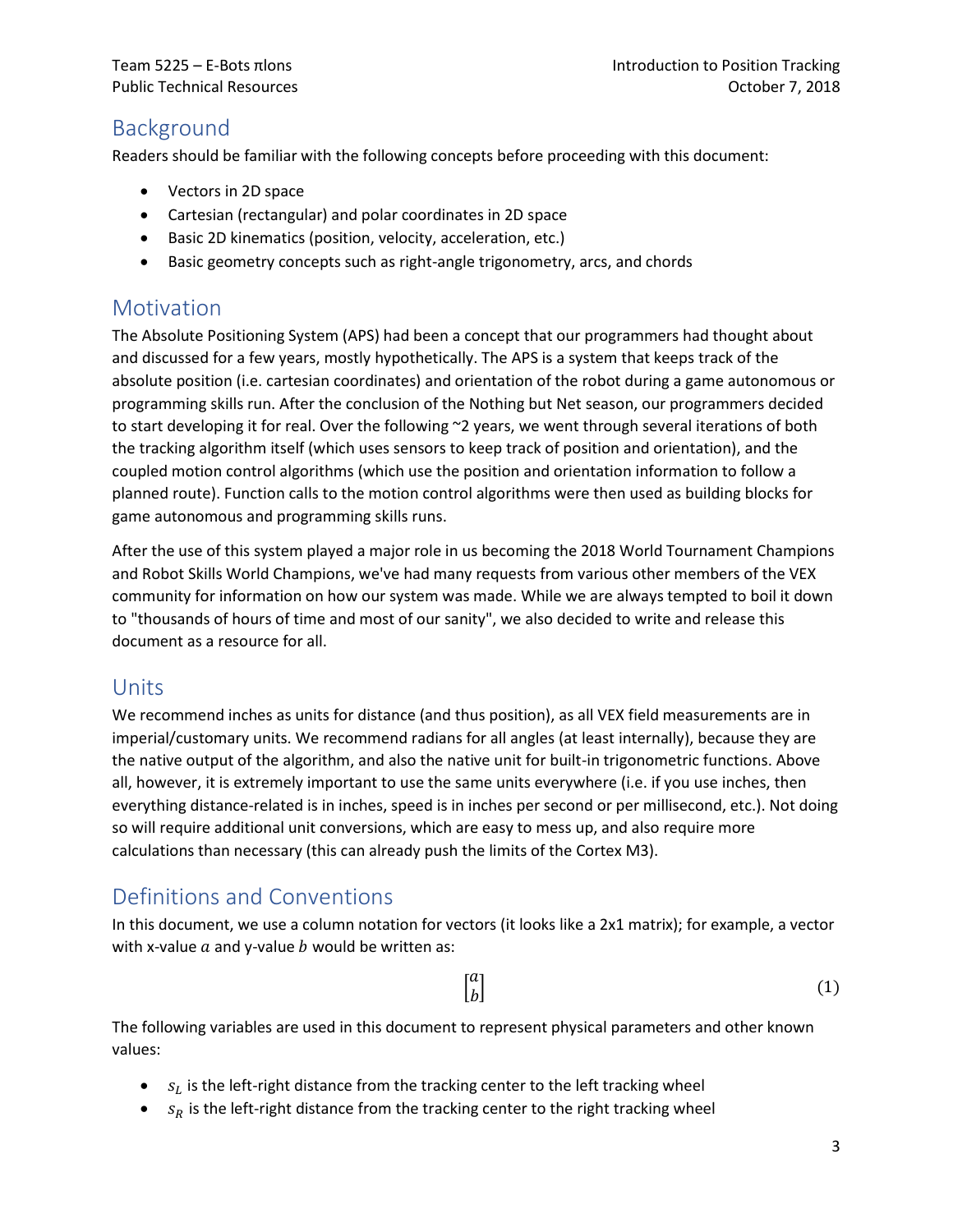- $\bullet$  s<sub>s</sub> is the forward-backward distance from the tracking center to the back tracking wheel
- $\bullet$   $\overrightarrow{d_0}$  is the previous global position vector
- $\bullet$   $\theta_0$  is the previous global orientation
- $\bullet$   $\theta_r$  is the global orientation at last reset

# <span id="page-3-0"></span>Tracking Theory (aka Odometry)

This is the core of the position tracking system, providing the rest of the robots' code with live data on the current position and orientation (represented as a position vector  $\vec{d}$ , and orientation  $\theta$ ) of a predefined point on the robot (called the "tracking center", see [Figure 1\)](#page-3-2). Note that the tracking wheels can be placed anywhere along the dotted lines without affecting the math; it is the *perpendicular* distance to the tracking center that matters, as explained below.



<span id="page-3-2"></span>*Figure 1: A sample robot base with tracking wheels.*

#### <span id="page-3-1"></span>Tracking Using Arcs

Position tracking works by modelling the robot's motion (i.e. the motion of the tracking center) as an arc over an infinitely short time interval. Figure 2 shows the same robot as above following an arc with a 5' radius for 15°. Note that we are assuming for this simple example that the robot does not move toward or away from the arc center during the maneuver, and that the tracking wheels are lined up with the center of the robot; we'll show after that neither of these are necessary. The final robot position is shown in light gray. The left and right wheel paths are both arcs that are concentric with the tracking center's arc. (Concentric means that the arcs have the same center point; this applies in this case, as the robot is effectively rotating around the arc center.)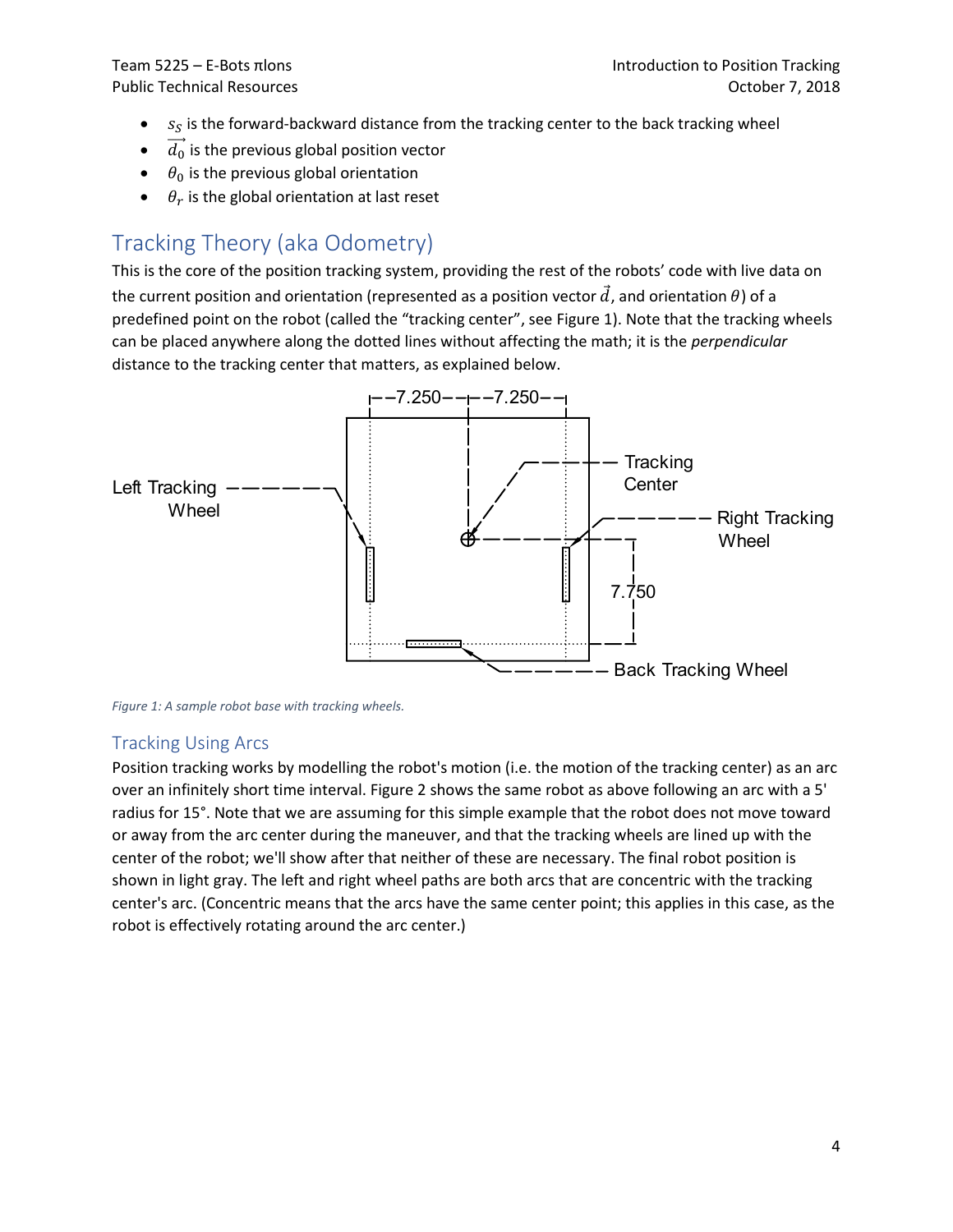

*Figure 2: A simple example maneuver, with the left and right wheel paths shown.*

There are a few important points to realize from this diagram. Firstly, the arc angle is the same as the change in orientation of the robot. This angle (call it  $\Delta\theta$ ) can easily be calculated by starting with the arc length formula:

$$
\Delta L = r_L \Delta \theta, \qquad \Delta R = r_R \Delta \theta
$$
\n
$$
\Delta L = (r_A + s_L) \Delta \theta, \qquad \Delta R = (r_A - s_R) \Delta \theta
$$
\n
$$
\frac{\Delta L}{\Delta \theta} = r_A + s_L, \qquad \frac{\Delta R}{\Delta \theta} = r_A - s_R
$$
\n
$$
r_A = \frac{\Delta L}{\Delta \theta} - s_L, \qquad r_A = \frac{\Delta R}{\Delta \theta} + s_R
$$
\n(2)

These two equations can be combined, eliminating the radius (the only unknown):

$$
\frac{\Delta L}{\Delta \theta} - s_L = \frac{\Delta R}{\Delta \theta} + s_R
$$
\n
$$
\Delta L - s_L \Delta \theta = \Delta R + s_R \Delta \theta
$$
\n
$$
\Delta L - \Delta R = \Delta \theta (s_L + s_R)
$$
\n
$$
\Delta \theta = \frac{\Delta L - \Delta R}{s_L + s_R}
$$
\n(3)

Note that this gives a value in radians. Testing it with our example, we get:

$$
\Delta\theta = \frac{17.606 - 13.810}{7.250 + 7.250}
$$
  
\n
$$
\Delta\theta = 0.2618 \, rad = 15.00^{\circ}
$$
 (4)

As we can see on the diagram, this is correct. This is an example of a "state function"; if you know any two of the starting orientation, ending orientation, and distance between left and right wheel travel  $(\Delta L - \Delta R)$ , you can find the other one. Since any translation without rotation does not change the *difference* between these numbers (it changes both by the same amount), this formula applies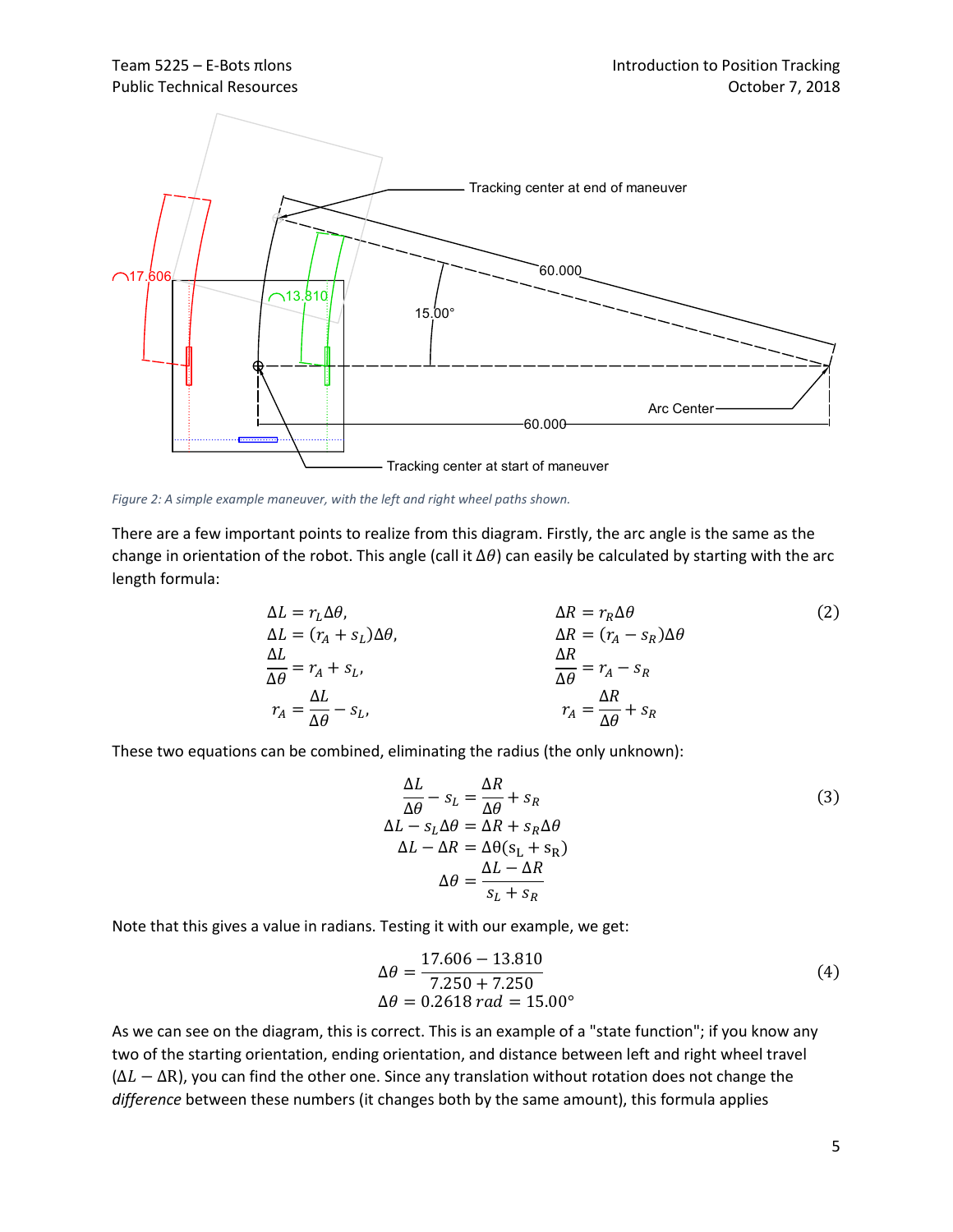regardless of where the robot is on the field, or how it got there. This means that orientation can be calculated as an absolute quantity, rather than a relative change from the last arc approximation.

Also based on this arc, the translation (change in position) can be calculated. To do this, we need to know the radius of the tracking center's arc. This can be calculated as the radius of the right side arc plus the offset of the right tracking wheel from the tracking center:

$$
r_R = \frac{\Delta R}{\Delta \theta} + s_R
$$

We also need a local coordinate system. Theoretically, any will work, but one that makes the math easier is such that the straight line path from the initial position to the final position is in the positive y direction; this is an offset from the robot's initial "forward" by  $\frac{\theta}{2}$ . Using this convention, the local translation x-coordinate is zero (as we are still ignoring the back wheel), while the y-coordinate is the chord length. The chord length (the straight-line distance between the two endpoints of the arc) is based on the radius and angle change; both are known, therefore the local y-axis translation can be calculated:

$$
\Delta \overrightarrow{d_{ly}} = \begin{bmatrix} 0 \\ 2 \sin \frac{\Delta \theta}{2} \times \left( \frac{\Delta R}{\Delta \theta} + s_R \right) \end{bmatrix}
$$
(5)

Now, we have to consider what happens if the robot strays from the arc somewhat, resulting in additional translation. This forms a second arc, representing a second component of the robot's movement. This time, the axis is offset from the robot's initial "right" by  $\frac{\theta}{2}$ , making it perpendicular to our y component (and thus representative of our local x axis). This arc's radius and chord length can be calculated in much the same as the y component, giving our complete local translation vector:

$$
\Delta \vec{a}_l = 2 \sin \frac{\theta}{2} \times \left[ \frac{\Delta S}{\Delta \theta} + s_S \right]
$$
(6)

This coordinate system is offset by  $\theta_0 + \frac{\Delta\theta}{2}$  $\frac{10}{2}$  from the global coordinate system. Therefore, by rotating  $\Delta \overrightarrow{d_l}$  back by that amount, the global translation vector can be calculated. The current position at any time is simply the starting position, plus the summation of all global translation vectors up to that time.

#### <span id="page-5-0"></span>Proof of Axial Position Independence of Tracking Wheels

It was mentioned earlier in this document that the tracking wheels can be moved along their line of motion (dotted lines in [Figure 1\)](#page-3-2) without affecting the math at all. To demonstrate this, we can prove mathematically that the rotational motion of an omni wheel does not depend on its position along its line of motion; specifically, it depends only on its line of motion.

There are two types of motion that the robot can undergo: translational and rotational. It is trivial to show that the position of the wheel does not matter for translational motion, as the velocity is the same at all points on the robot. However, the proof does get more complicated for rotational motion.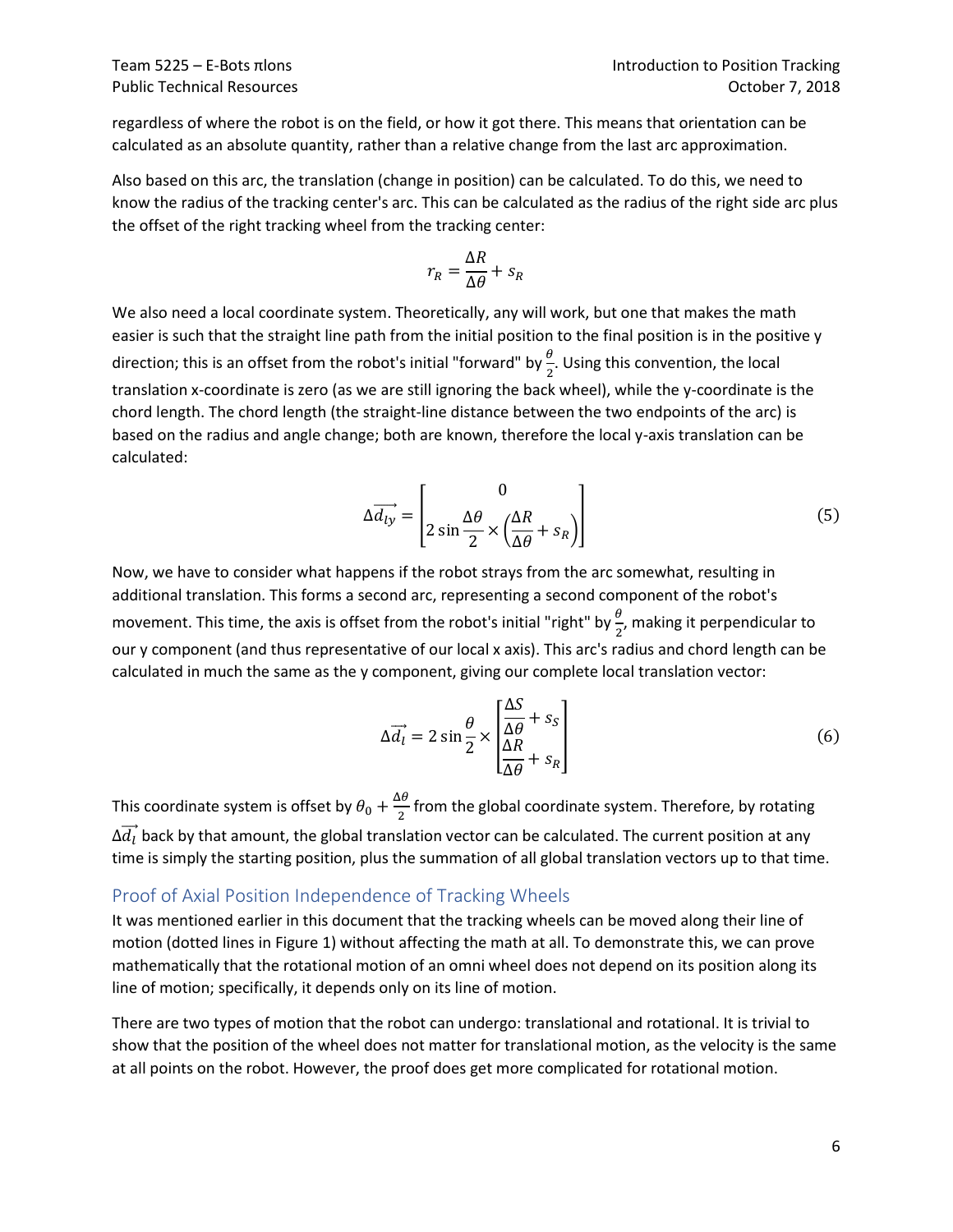As a scenario, we set up a wheel that is rotating around a point at  $\begin{bmatrix} \Delta x \\ \Delta y \end{bmatrix}$  $\begin{bmatrix} 2\pi \\ \Delta y \end{bmatrix}$  from the center of the wheel (using the forward direction of the wheel as a positive y-axis), as shown in [Figure 3.](#page-6-1)



<span id="page-6-1"></span>*Figure 3: Scenario for position independence proof.*

By combining the radius of the arc followed by the wheel with the angular velocity with respect to the rotation center,  $\omega$ , the tangential velocity of the wheel,  $v_t$  can be found:

$$
v_t = \omega r \tag{7}
$$

This can then be used to calculate the y-component of the velocity (i.e. what the wheel will measure),  $v_y$ , and simplified using trigonometric ratios:

$$
v_y = v_t \times \cos \beta
$$
  
\n
$$
v_y = \omega r \times \frac{\Delta x}{r}
$$
  
\n
$$
v_y = \omega \Delta x
$$
  
\n(8)

As can be seen, the radius (which is dependent on the y-axis offset of the wheel), cancels out of the equation; the motion of the wheel (as described by its measured velocity) is thus independent of its position along its line of motion.

# <span id="page-6-0"></span>Tracking Algorithm

The algorithm itself consists of a single procedure to perform calculations, which should be called frequently (a cycle period of no more than 10 milliseconds). We recommend using a dedicated runtime task/thread for this process.

The procedure can be broken down into a few steps:

1. Store the current encoder values in local variables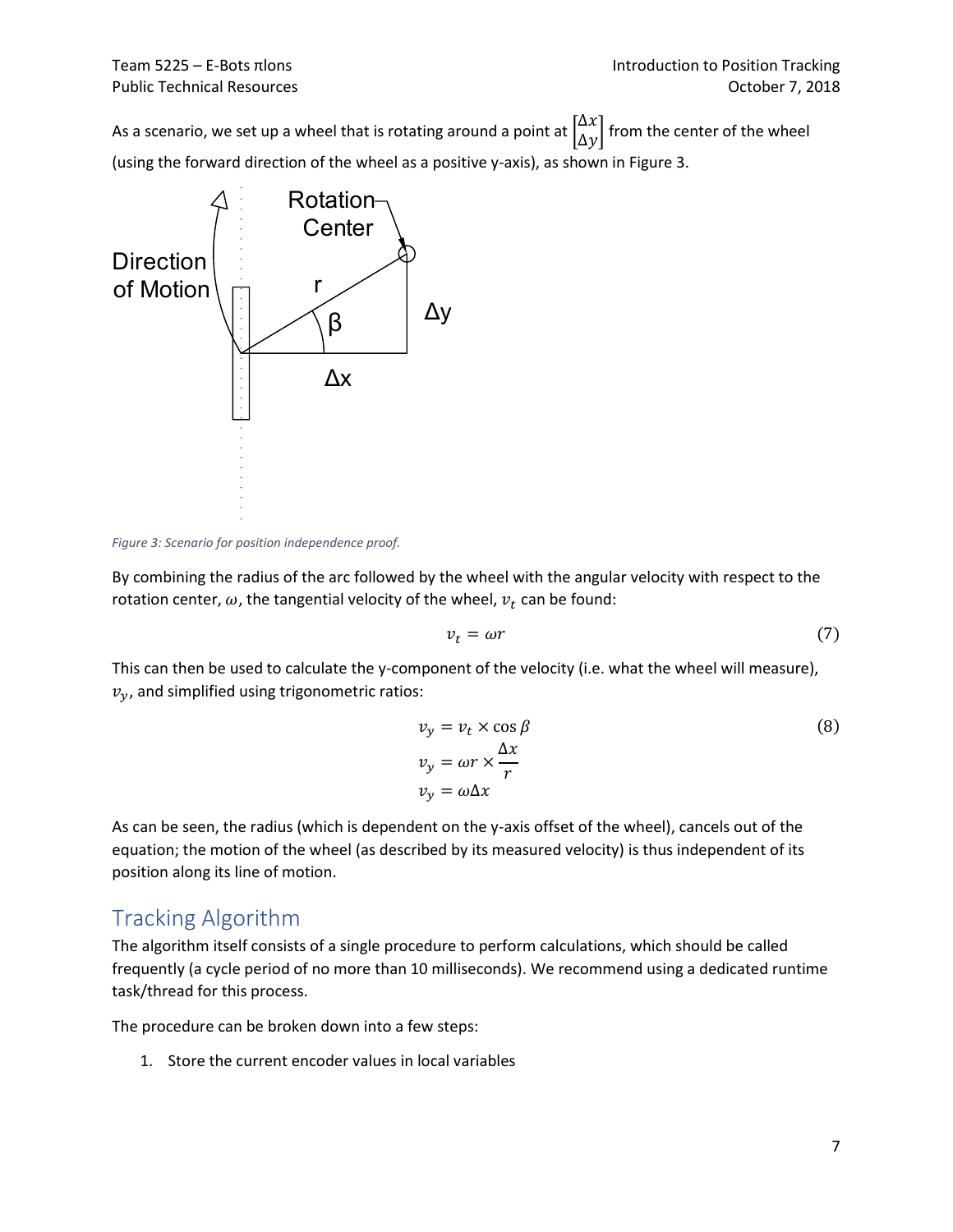- 2. Calculate the change in each encoders' value since the last cycle, and convert to distance of wheel travel (for example, if the wheel has a radius 2" and turned 5°, then it travelled approximately 0.1745"); call these  $\Delta L$ ,  $\Delta R$ , and  $\Delta S$
- 3. Update stored "previous values" of encoders
- 4. Calculate the total change in the left and right encoder values since the last reset, and convert to distance of wheel travel; call these  $\Delta L_r$  and  $\Delta R_r$
- 5. Calculate new absolute orientation  $\theta_1 = \theta_r + \frac{\Delta L_r \Delta R_r}{s_r + s_{\text{max}}}$  $\frac{L_r - \Delta N_r}{S_L + S_R}$ ; please note that the second term will be in radians, regardless of the units of other variables
- 6. Calculate the change in angle  $\Delta\theta = \theta_1 \theta_0$
- 7. If Δ $\theta = 0$  (i.e. Δ $L = \Delta R$ ), then calculate the local offset  $\Delta \overrightarrow{d}_l = \begin{bmatrix} \Delta S \\ \Delta B \end{bmatrix}$  $\frac{25}{\Delta R}$
- 8. Otherwise, calculate the local offset  $\Delta \vec{d}_l = 2 \sin \frac{\theta}{2} \times$ Δ  $\frac{\Delta S}{\Delta \theta} + S_S$  $\Delta R$  $\frac{\Delta R}{\Delta \theta} + s_R$ ] (Equation 6)
- 9. Calculate the average orientation  $\theta_m = \theta_0 + \frac{\Delta\theta}{2}$ 2
- 10. Calculate global offset  $\Delta\vec{d}$  as  $\Delta\vec{d_l}$  rotated by  $-\theta_m$ ; this can be done by converting your existing Cartesian coordinates to polar coordinates, changing the angle, then converting back
- 11. Calculate new absolute position  $\overrightarrow{d_1} = \overrightarrow{d_0} + \Delta \overrightarrow{d}$

# <span id="page-7-0"></span>Writing Motion Algorithms

The team has decided not to release the complete motion algorithms that have been created and used by the team. There are several reasons for this, including the hundreds thousands of person-hours that went into their cumulative development, and that while we are more than happy to help out teams that are interested and wish to learn, we do not want to become technical support for a large suite of complex algorithms. Most importantly, the goal is not to release a library for other teams to use; rather, it is to facilitate an incredible learning opportunity that involves complex mathematics and control theory.

That being said, we do want to offer as much of a guideline as possible. Below is an arms-length tutorial for developing such an algorithm:

#### 1. **You'll need at least two algorithms, as a minimum.**

One for driving to a point, and the other for turning on the spot. Let's start with the **turning on the spot algorithm**.

#### 2. **Pick a convention.**

It can be more intuitive to specify angles in degrees, but remember that everything uses radians internally. Pick one or the other as the units for angles passed as parameters to your functions, and stick with it. Also, try to keep the order of equivalent parameters consistent (X before Y, etc.).

#### 3. **Start with something you've used before.**

There's no right answer, and the math can get very complicated very quickly, so start with something that you're familiar with (it could be PID or TBH, but a plain proportional loop works just as well to start).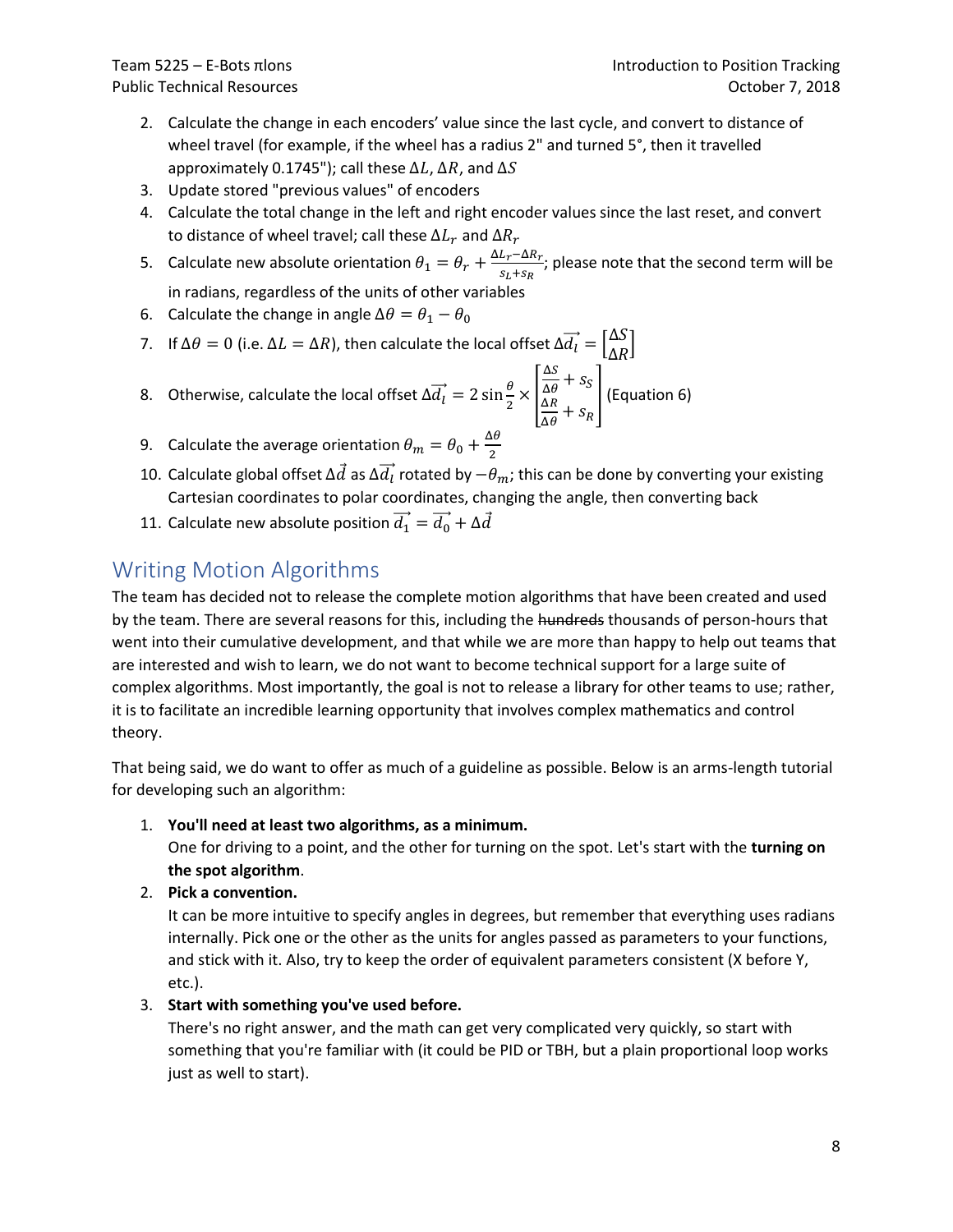#### 4. **Every situation is different.**

Your algorithm shouldn't be a black box that you assume works perfectly for every scenario; remember that there's no practical limit on how many parameters a function can have. This doesn't necessarily mean passing custom PID constants (or equivalent) to each call, but you should have some way to fine-tune the algorithm(s) for one particular use case without messing up others. A more customizable algorithm means a more useful one.

#### 5. **Deal in absolutes.**

Generally speaking, no parameters should indicate a value relative to your current position or orientation; they should be field-centric. This means you don't say "turn 25 degrees to the right", you say "turn to face 90 degrees from the audience direction" or "turn to face the middle post".

#### 6. **Think about making it more versatile in the future.**

Start with turning to face an orientation, but turning to face a point might be useful too. You also might want to add support for automatically turning to the closest equivalent angle (to avoid doing 270 clockwise when 90 counterclockwise would work). This might require changes to how your code is structured. The more possibilities, the better.

#### 7. **Try a wide range of scenarios to see what should be adjustable.**

We tested angles from 10 to 360 degrees, with and without a mobile goal, for our final version in In The Zone. In the end, we made a spreadsheet showing 'ideal' parameters to pass depending on the scenario, and they were further tuned based on that for each use.

#### 8. **Take it step by step.**

Get each feature working before you start on the next. Not only does this help with time and source code management, but you'll probably learn something that might help you with the next feature. Moving onto the **algorithm to drive to a target**; start by driving until the robot is past the target before you worry about correcting angle. Then, consider which of the two major types of algorithms you want: one that continuously tries to point at the target (fastest), or one that tries to follow a predefined line as closely as possible (most consistent). Also, think about what might happen if the robot is too far off, and make sure you can't end up in an infinite loop.

#### 9. **Play it safe.**

Regardless how perfect your testing environment is, at some point you probably want to use this at competition. The field might be different in ways not as negligible as you might think, or there might be another robot (even your alliance partner) in the way. There's no limit to the number of things that can go wrong at competition, so make sure that you consider what your robot will do in these scenarios. A good starting point is: if you're trying to move but you're not moving, stop the autonomous. It might also be easier to write this as a separate task that is running continuously, regardless of what your autonomous is doing.

### <span id="page-8-0"></span>General Programming Tips

We've also decided to include some general suggestions that aren't strictly related to position tracking, but (we hope) will help you with this and future projects nonetheless.

#### • **Make it work. Make it right. Make it fast.**

This quote, attributed to programmer Kent Beck, provides a good starter priority list for any non-trivial software project. The first priority should be to fulfil the basic functionality